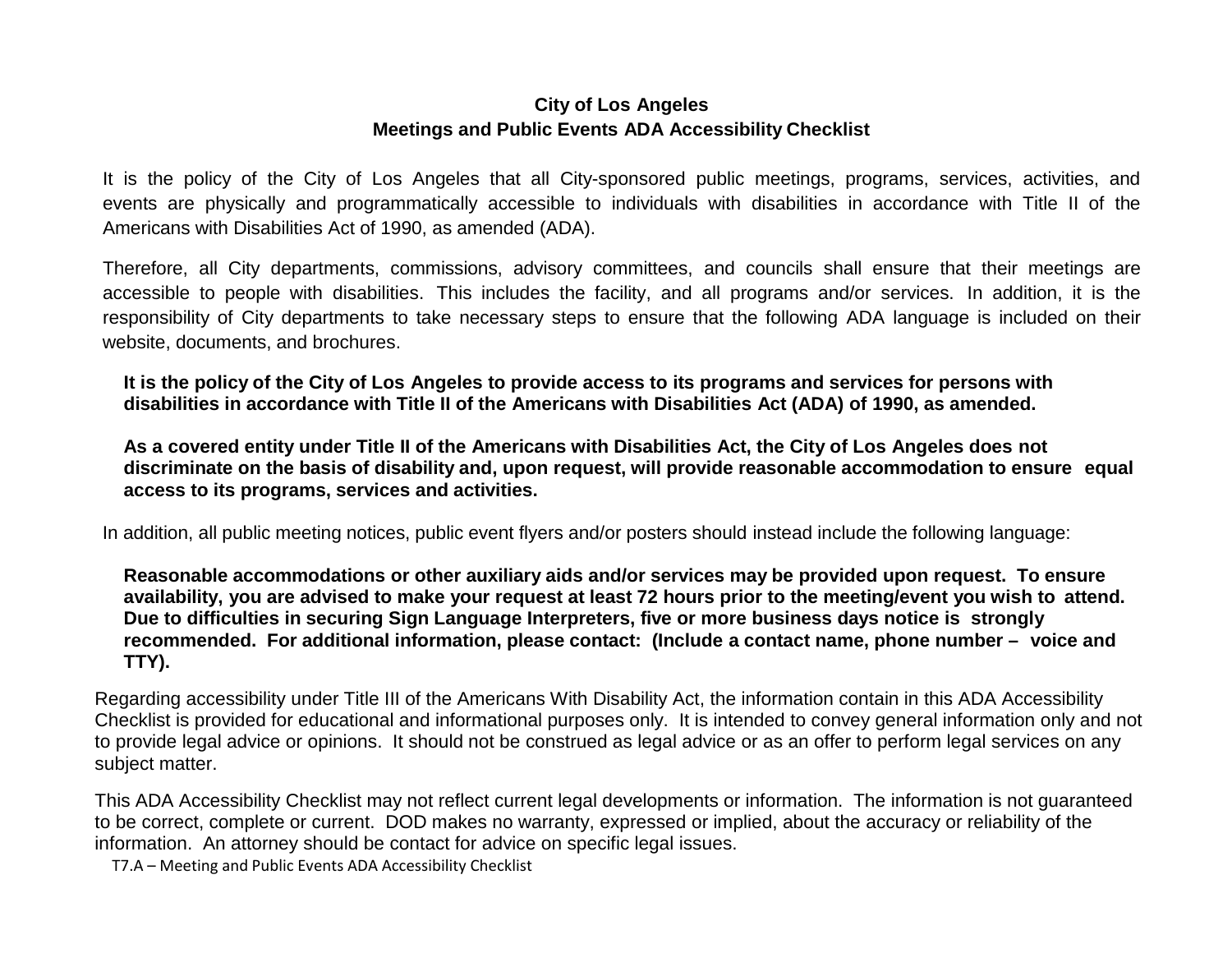#### **PHYSICALACCESSIBILITY Site Selection**

Prior to selecting a meeting location, a site visit to a non-City facility such as a private residence, business or venue should be conducted to determine whether barriers to physical access exist. The site visit should consider barriers to those with a wide range of disabilities in the following areas:

- Availability of accessible parking, shuttles, and public transportation;
- Entrances and interior doorways width, ramps, automatic door openers, etc.;
- Signage location of accessible bathrooms, entrances, etc.;
- Corridors, doorways, and aisles width for wheelchair access, etc.;
- Elevators easy access and adequate braille signage;
- Meeting rooms allow for extra room capacity & table space to accommodate wheelchairs & service animals, including banquet/reception/meal areas. Ensure there is space allocated for a clear line of sight to a sign language interpreter or to where a screen may be utilized for showing real-time captions;
- Accessible restrooms and; Relief area for service animals.

|                   | <b>ADA QUICK-CHECK SURVEY</b>                                                                                                                |   |           |         |
|-------------------|----------------------------------------------------------------------------------------------------------------------------------------------|---|-----------|---------|
| A. Parking Spaces |                                                                                                                                              |   | <b>NO</b> | N/A     |
| 1.                | Is the minimum number of accessible parking spaces provided, based on the total number of<br>available parking spaces? (See Diagram A)       | O | O         | O       |
| 2.                | Is each accessible parking space clearly marked with the symbol of accessibility? (See Diagram B)                                            | O | O         | $\circ$ |
| 3.                | Does each accessible parking space have an adjacent access aisle (blue striping)? (Diagram G)                                                | O | O         | O       |
| 4.                | Are the accessible parking spaces along the shortest accessible route to the accessible entrance?                                            | O | O         | O       |
| 5.                | Does each access aisle connect (i.e., no curb or other obstacle) to an accessible route from the<br>parking area to the accessible entrance? | O | $\circ$   | O       |
| 6.                | Is there at least one van-accessible space provided? (Diagram C)                                                                             | O | O         | O       |
| 7.                | Is there a sign indicating the vertical clearance dimensions for van access in garage or<br>parking structure? (Diagram H)                   | O | O         | O       |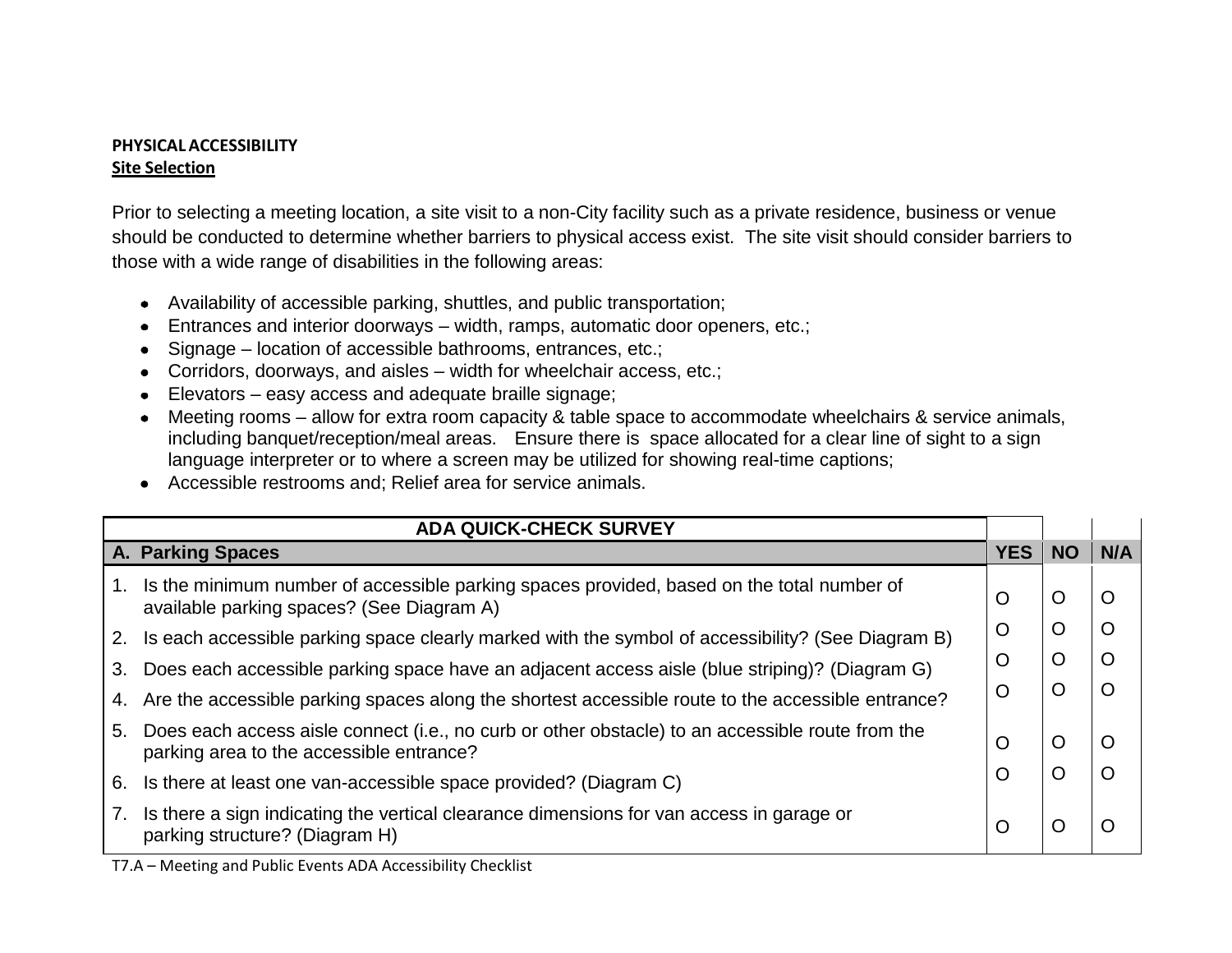|    | <b>B. Sidewalks and Walkways</b>                                                                                                                                                                               |                           |                           |                           |
|----|----------------------------------------------------------------------------------------------------------------------------------------------------------------------------------------------------------------|---------------------------|---------------------------|---------------------------|
|    | 1. Is there a sidewalk connecting the parking area and any drop off/public transportation area to the<br>walkway leading to the building?                                                                      |                           | $\circ$<br>$\circ$        | O<br>$\mathsf{O}$         |
| 2. | Is an accessible route provided from public sidewalks to the accessible entrance?                                                                                                                              | $\circ$<br>$\overline{O}$ | $\overline{O}$            | $\overline{O}$            |
| 3. | Where an accessible route crosses a curb, is a curb ramp provided?                                                                                                                                             |                           |                           |                           |
|    | 4. Are all sidewalks and walkways to the entrance free of any objects or obstructions, not interrupted by<br>steps or by abrupt changes in level exceeding 1/2"? (i.e. damaged sidewalk, debris, etc.)         |                           | $\overline{O}$            | $\overline{O}$            |
|    | 5. Are the undersides of exterior stairs enclosed or protected with a cane-detectable barrier<br>so that people who are blind or have low vision will not hit their heads on the underside?<br>(See Diagram D) |                           | $\overline{O}$            | $\overline{O}$            |
|    | 6. Are there any protruding objects that hang over the pedestrian routes low enough for a person to<br>run into? (i.e. low hanging tree branch, 80" minimum height)                                            |                           | $\circ$<br>$\overline{O}$ | $\circ$<br>$\overline{O}$ |
|    | 7. Are handrails provided on both sides of the ramp that are mounted between 34 and 38 inches above<br>the ramp surface, if it is longer than 6 feet? (Diagram I)                                              |                           |                           |                           |
|    | <b>C. Entering The Building</b>                                                                                                                                                                                | <b>YES</b>                | <b>NO</b>                 | N/A                       |
|    | 1. Can the door to the entrance be opened with one hand without tight grasping, pinching, or<br>twisting of the wrist? (See Diagram E)                                                                         | $\circ$                   | $\Omega$                  | $\circ$                   |
|    | 2. If the door is not automatic or power-operated, is there clearance provided on the latch, pull side of<br>the door, so that a person using a wheelchair could maneuver?                                     |                           | $\circ$<br>$\overline{O}$ | $\circ$<br>$\mathsf{O}$   |
|    | 3. If a main entrance is not accessible, is there directional signage indicating the location of the<br>accessible entrance? (Diagram L)                                                                       |                           | $\overline{O}$            |                           |
|    | 4. Is space available for a wheelchair user to approach, maneuver, and open the door? (Diagram J)                                                                                                              | $\circ$                   |                           | $\overline{O}$            |
|    |                                                                                                                                                                                                                |                           |                           |                           |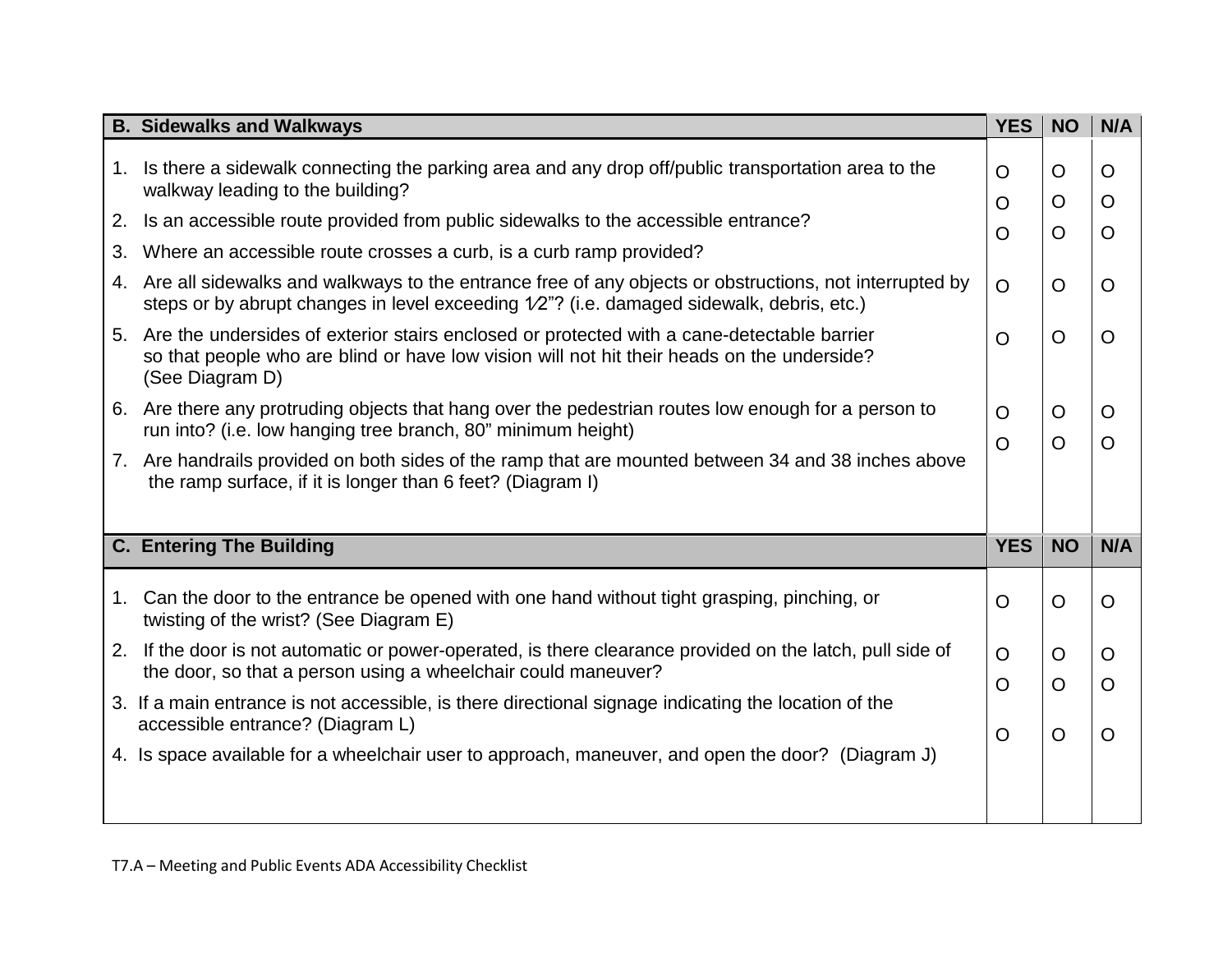| D. Accessible Routes To All Service/Activity Areas                                                                                                                                                        |                         |                         | N/A                                            |
|-----------------------------------------------------------------------------------------------------------------------------------------------------------------------------------------------------------|-------------------------|-------------------------|------------------------------------------------|
| 1. Is there a route without steps from the accessible entrance to the following locations?<br><b>Meeting Area</b><br>a.<br>Eating Area (i.e, outdoor events or banquets)<br>b.<br>c. Accessible Restrooms | O<br>O<br>O<br>$\Omega$ | O<br>O<br>O<br>$\Omega$ | O<br>$\circ$<br>$\mathsf{O}$<br>$\overline{O}$ |
| Is there an accessible route that connects the entrance to all programs, services or activities areas?<br>2.                                                                                              | O                       | O                       | $\mathsf{O}$                                   |
| 3. If an elevator or lift provides the only accessible route, is there a source of backup power to operate<br>the device for an extended period of time?                                                  | O                       | O                       | O                                              |
| 3a. Are the hall call buttons for the elevator no higher than 48 inches from the floor? (Diagram K)                                                                                                       | O                       | $\Omega$                | $\overline{O}$                                 |
| 4a. Is the accessible route free of steps and abrupt level changes?                                                                                                                                       | O                       | O                       | $\overline{O}$                                 |
| 4b. If the accessible route changes levels, does it do so using a ramp, lift or elevator?<br>Is an elevator provided to each of the levels on which each program, service or activity is located?<br>5.   | O                       | $\overline{O}$          | $\circ$                                        |
| 5a. Does the floor area of the elevator car have enough space to enter and reach the controls for a<br>person using a wheelchair?                                                                         | O<br>$\Omega$           | O<br>$\overline{O}$     | O<br>$\overline{O}$                            |
| 5b. Are raised letters and Braille characters used to identify each control?                                                                                                                              |                         |                         |                                                |
| 5c. Can the elevator or wheelchair lift be called and operated automatically without using a<br>special key or having to turn on the elevator from a remote location?                                     | O<br>O                  | O<br>$\Omega$           | $\circ$<br>$\overline{O}$                      |
| 5d. Is the elevator equipped with audible tones, bells or verbal annunciators to announce each floor?                                                                                                     |                         |                         |                                                |
| 6. If the accessible route requires passing through a doorway, is it at least 36" wide, opened easily,<br>and equipped with a lever handle)?                                                              | O<br>O                  | O<br>O                  | O<br>$\circ$                                   |
| 6a. If not easy to open, can it be propped open?                                                                                                                                                          | $\Omega$                | $\overline{O}$          | $\overline{O}$                                 |
|                                                                                                                                                                                                           |                         |                         |                                                |
| E. Restrooms                                                                                                                                                                                              | <b>YES</b>              | <b>NO</b>               | N/A                                            |
| 1. Does the restroom entrance sign have a universal access symbol on the door? (See Diagram F)                                                                                                            | O                       | O                       | O                                              |
| 1a. Is there a raised and brailled sign located on latch side of door?                                                                                                                                    | $\Omega$                | $\Omega$                | $\overline{O}$                                 |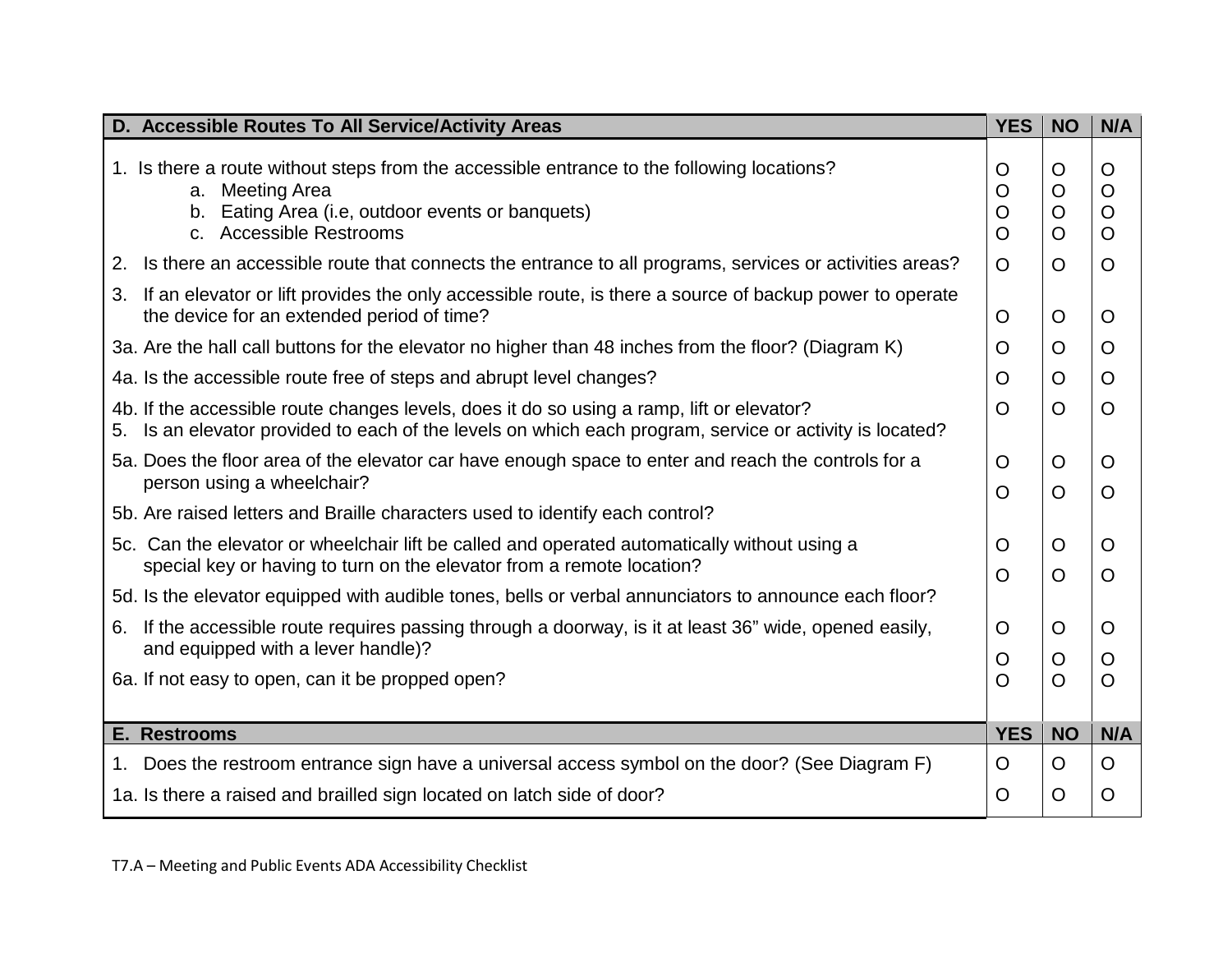| 2.                                                                                                          | Is the door 36" minimum width when door is at 90 degrees?                                                                                                                                                                          |                |           | $\mathsf{O}$   |
|-------------------------------------------------------------------------------------------------------------|------------------------------------------------------------------------------------------------------------------------------------------------------------------------------------------------------------------------------------|----------------|-----------|----------------|
| 3.                                                                                                          | If there is a raised threshold, is it no higher than 34 inch at the door and beveled on both sides?                                                                                                                                |                | $\Omega$  | $\overline{O}$ |
| 4.                                                                                                          | Can the sinks and toilet flushing mechanisms, and other hardware be used with one hand without<br>tight grasping, pinching, or twisting of the wrist?                                                                              |                | $\Omega$  | $\Omega$       |
|                                                                                                             | 4a. Is there enough space (19") under at least one of the bathroom sinks so that a person using a<br>wheelchair can fit close enough to use it?                                                                                    | O              | $\circ$   | O              |
|                                                                                                             | 4b. Are all built-in dispensers, receptacles, or equipment mounted so the front does not extend more<br>than 4 inches from the wall or below 27 inches above the floor?                                                            |                | $\circ$   | $\overline{O}$ |
|                                                                                                             | 4c. Is the toilet paper dispenser mounted below the side grab bar with the centerline of the toilet paper<br>dispenser between 7 inches and 9 inches in front of the toilet, and at least 15 inches high?                          | O              | $\circ$   | $\overline{O}$ |
|                                                                                                             | 5. Are the drain and hot water pipes for the sinks insulated or configured to protect against contact?<br>(Diagram M)                                                                                                              |                | $\Omega$  | $\overline{O}$ |
| 6.                                                                                                          | If mirrors are provided, are the bottom edges of the mirror no higher than 40"?                                                                                                                                                    | O              | $\circ$   | O              |
| 7.                                                                                                          | Is at least one restroom stall designated with appropriate signage as wheelchair accessible?                                                                                                                                       | $\Omega$       | $\Omega$  | $\Omega$       |
|                                                                                                             | 7a. Are there at least 42" long horizontal grab bars mounted on the side wall, 33-36" above and<br>parallel to floor?                                                                                                              |                | $\circ$   | $\Omega$       |
|                                                                                                             | 7b. Is a second horizontal grab bar mounted on the back wall above the floor?                                                                                                                                                      |                | $\Omega$  | $\overline{O}$ |
| 7c. Is the accessible stall located at the end of the row of toilet stalls? If not, does the door open out? |                                                                                                                                                                                                                                    | $\Omega$       | $\Omega$  | O              |
| 8.                                                                                                          | If a coat hook is provided, is it mounted at a 48" maximum height?                                                                                                                                                                 | O              | O         | $\overline{O}$ |
| F.                                                                                                          | <b>Drinking Fountain (If applicable)</b>                                                                                                                                                                                           | <b>YES</b>     | <b>NO</b> | N/A            |
| 1.                                                                                                          | If the drinking fountain is a wall-mounted unit, is there clear floor space in front and under the<br>fountain so that a person using a wheelchair can get close to the spout and controls?                                        | $\overline{O}$ | $\circ$   | O              |
| 2.                                                                                                          | If the drinking fountain is a floor-mounted unit, is there clear floor space for a side approach so that<br>a person using a wheelchair can get close to the spout and controls even though the fountain has<br>no space under it? | $\Omega$       | $\circ$   | $\overline{O}$ |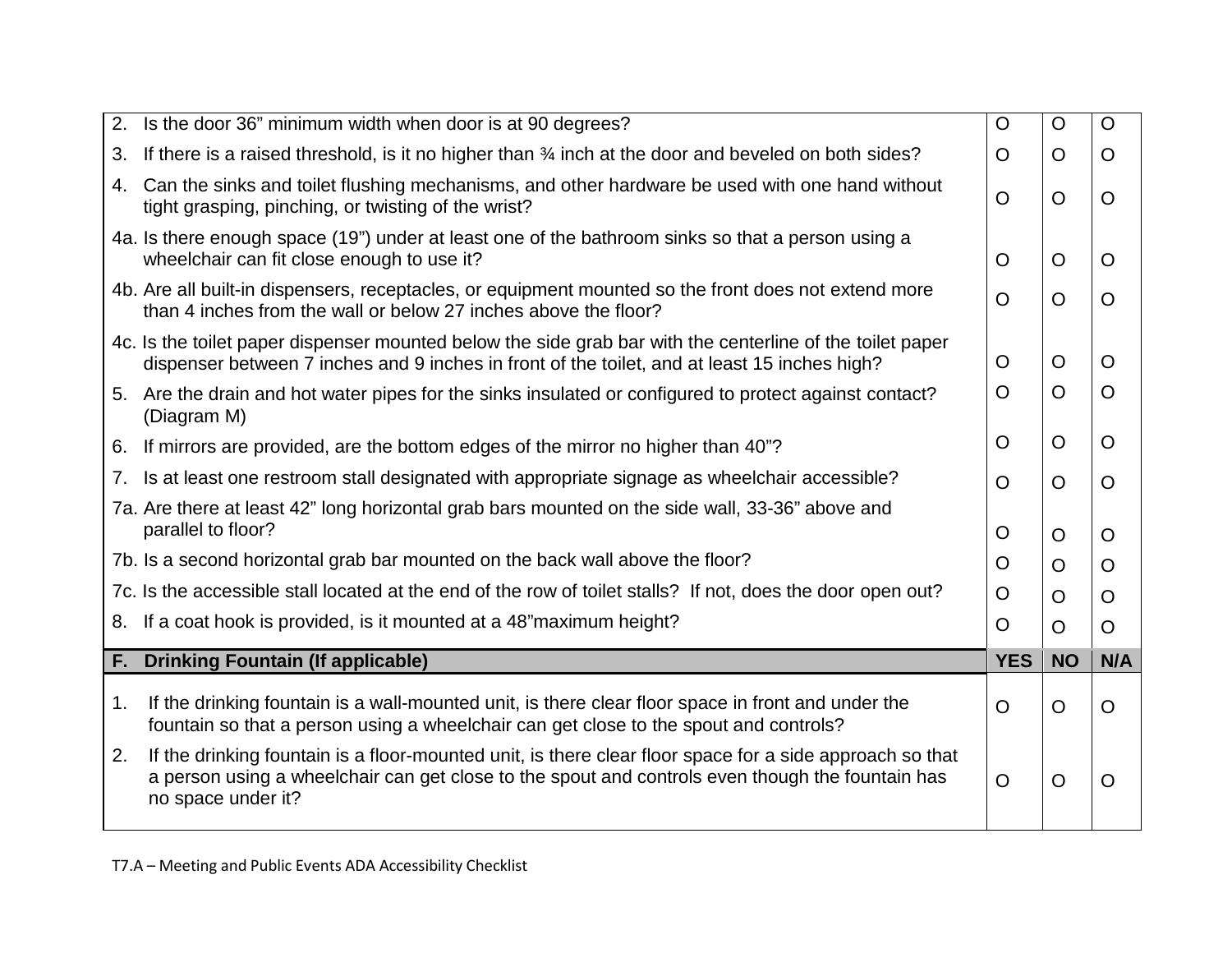|    | 3. Is the top of the spout no higher than 36 inches above the floor and at the front of the fountain?                                                                                                                                                                                            |  |  |
|----|--------------------------------------------------------------------------------------------------------------------------------------------------------------------------------------------------------------------------------------------------------------------------------------------------|--|--|
| 4. | Does the water rise at least 4 inches high when force is applied to the controls of the fountain?                                                                                                                                                                                                |  |  |
| 5. | Are the controls on or near the front of the unit and do they operate with one hand without tight<br>grasping, pinching, or twisting of the wrist?                                                                                                                                               |  |  |
| 6. | Is the bottom of the apron of the fountain above the floor so that it provides the space needed for a<br>wheelchair to pull up under it, but does not protrude more than 4" from the wall, so it is not a hazard<br>to people who are blind or have low vision and use a cane to detect hazards? |  |  |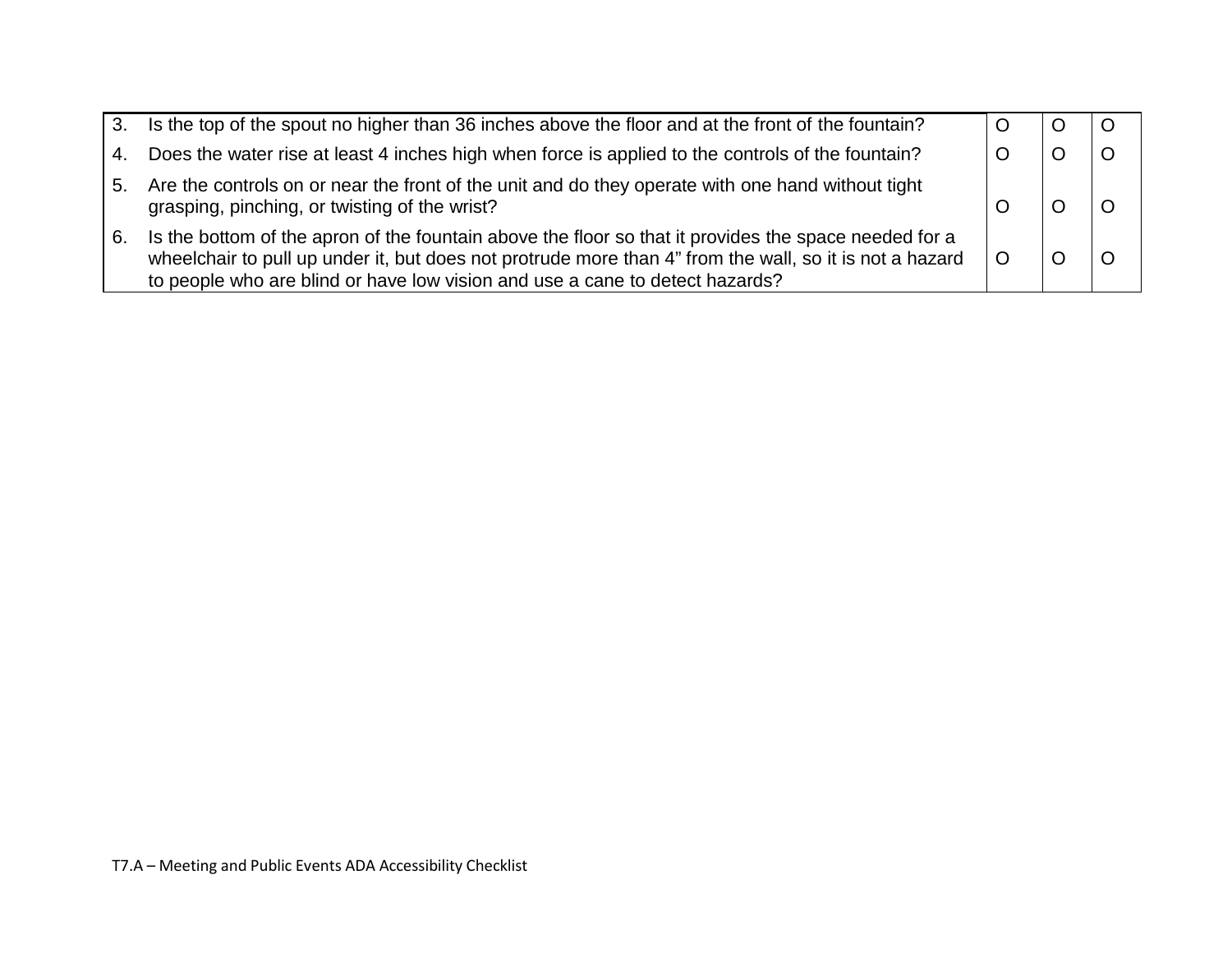# **Diagram A**

| Number of Accessible Parking Spaces |                                                  |               |                    |  |  |
|-------------------------------------|--------------------------------------------------|---------------|--------------------|--|--|
| <b>Total Parking</b>                | <b>Total Minimum Number of Accessible Spaces</b> | Accessible    | Van Parking Spaces |  |  |
| (Lot or garage)                     | (includes accessible & van)                      | <b>Spaces</b> |                    |  |  |
| 1 to 25                             |                                                  |               |                    |  |  |
| 26 to 50                            |                                                  |               |                    |  |  |
| 51 to 75                            |                                                  |               |                    |  |  |
| 76 to 100                           | 4                                                |               |                    |  |  |
| 101 to 150                          | 5                                                |               |                    |  |  |
| 151 to 200                          | 6                                                |               |                    |  |  |
| 201 to 300                          |                                                  | 6             |                    |  |  |
| 301 to 400                          | 8                                                |               |                    |  |  |
| 401 to 500                          | 9                                                |               |                    |  |  |
| 501 to 999                          | 2 percent of total spaces                        |               | 1 of $6$           |  |  |
| Over 1,000                          | 20 spaces plus 1 space for every 100 spaces, or  |               | 1 of $6$           |  |  |
|                                     | fraction thereof, over 1,000                     |               |                    |  |  |



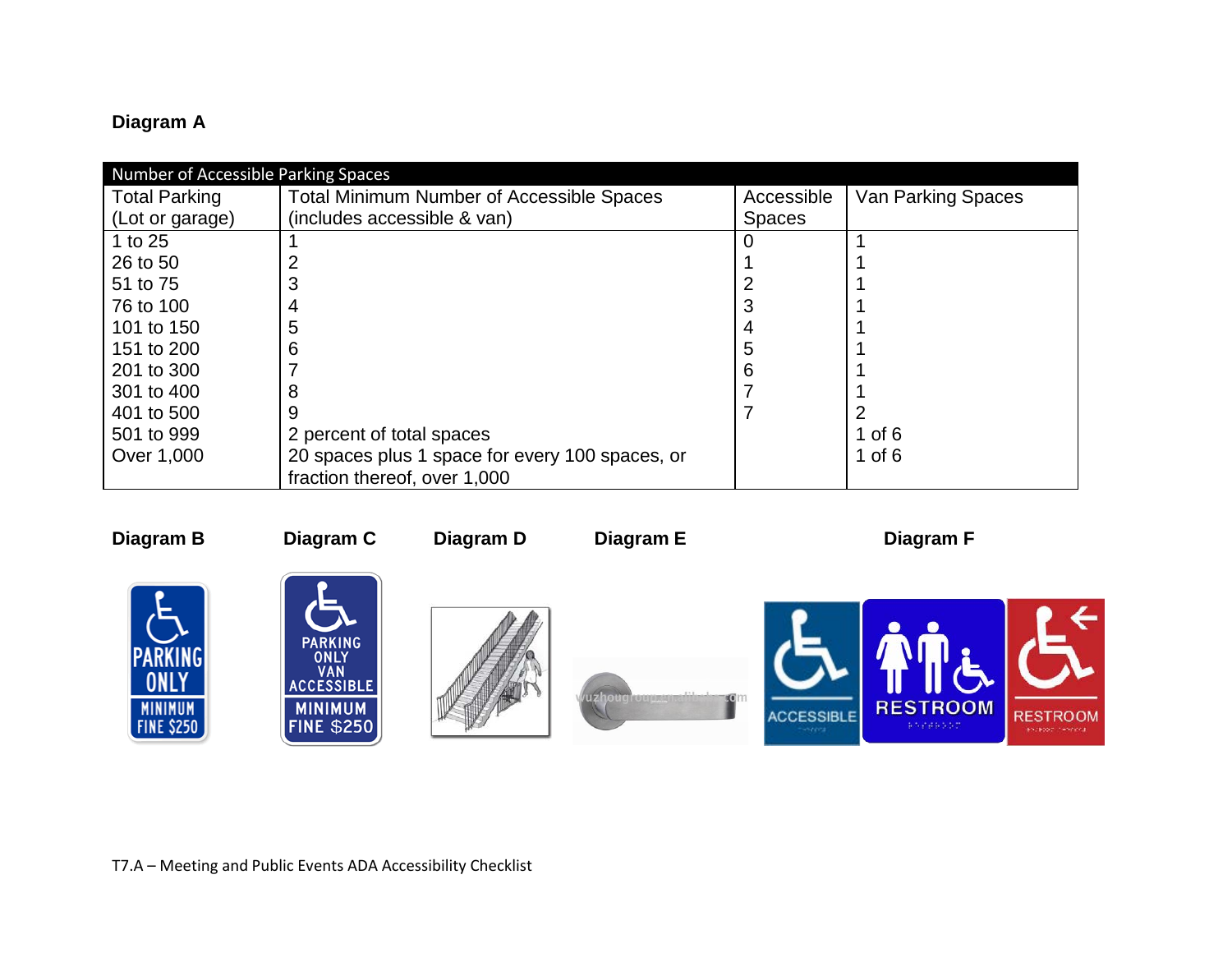



**Van parking stall can be 9' + 8' or 12' + 5' (CBC 11B-502.2)**

**Exception: Van parking spaces shall be permitted to be 108 inches (2743 mm) wide minimum where the access aisle is 96 inches (2438mm) wide minimum.**

## **Diagram H Vertical Clearance**



**Vehicle pull-up spaces, access aisles serving them, and a vehicular route from an entrance to the passenger loading zone and from the passenger loading zone to a vehicular exit shall provide a vertical clearance of 114 inches (2896 mm) minimum. (CBC 11B - 503.5)**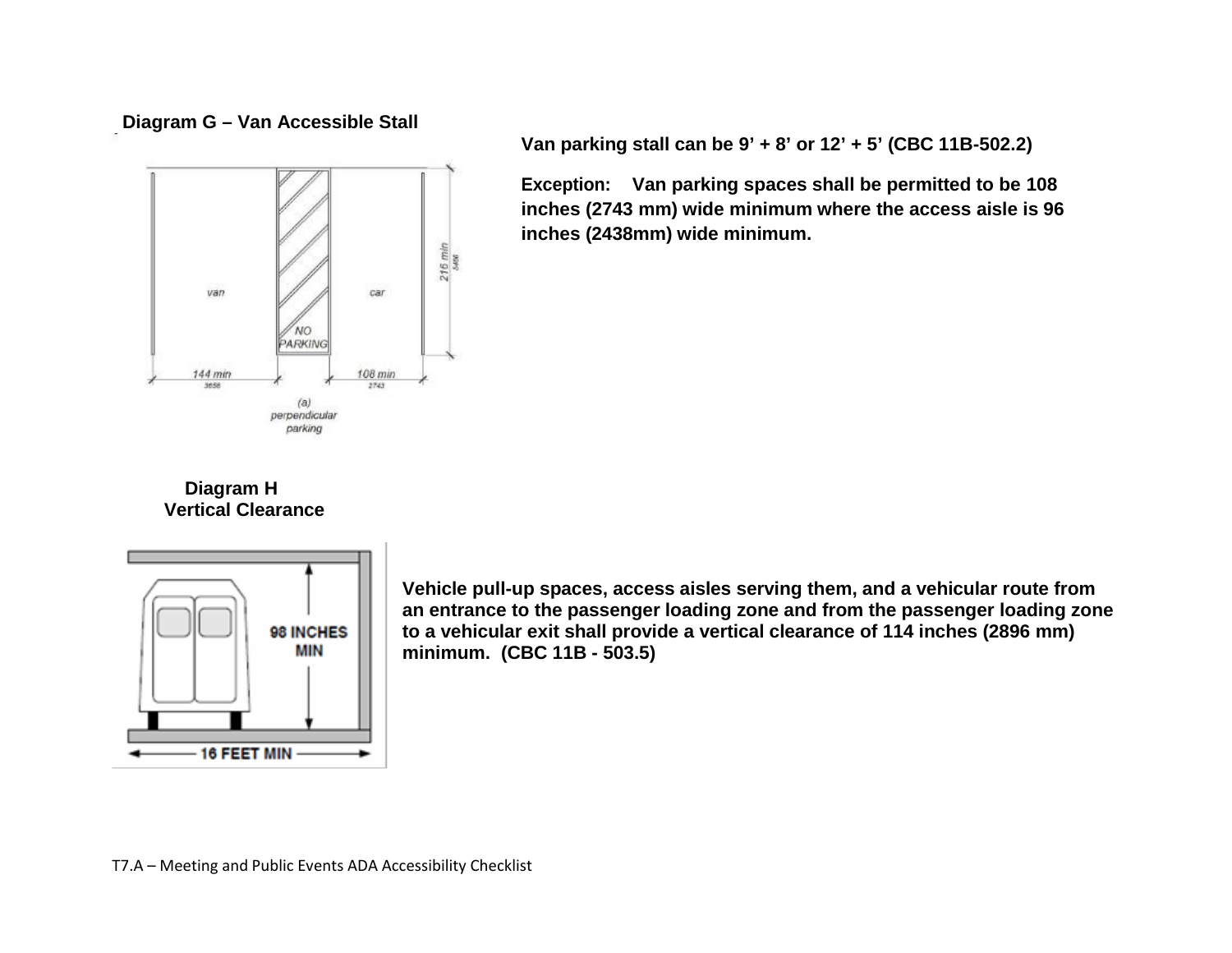## **Diagram I - Handrails**





**Top of gripping surfaces of handrails shall be 34 inches ( 864 mm) minimum and 38 inches (965 mm) maximum vertically above walking surfaces, stair nosings, and ramp surfaces. Handrails shall be at a consistent height above walking surfaces, stair nosings, and ramp surfaces. (CBC 11B- 505.4)**



#### **Diagram J – Door Entry Approach**

**Appropriate space perpendicular and parallel to a doorway permits a wheelchair user, people using walkers and other mobility devices to open the door safely and independently. Following are two common examples of required minimum maneuvering clearances:**

**1. Approaching the door and pulling it toward you to open requires 60 inches of clear space perpendicular to the doorway and 18 inches parallel to the doorway.**

**2. Approaching the door and pushing it away from you to open requires 48 inches of clear space perpendicular to the doorway.**



front approach, push side, door provided with both closer and latch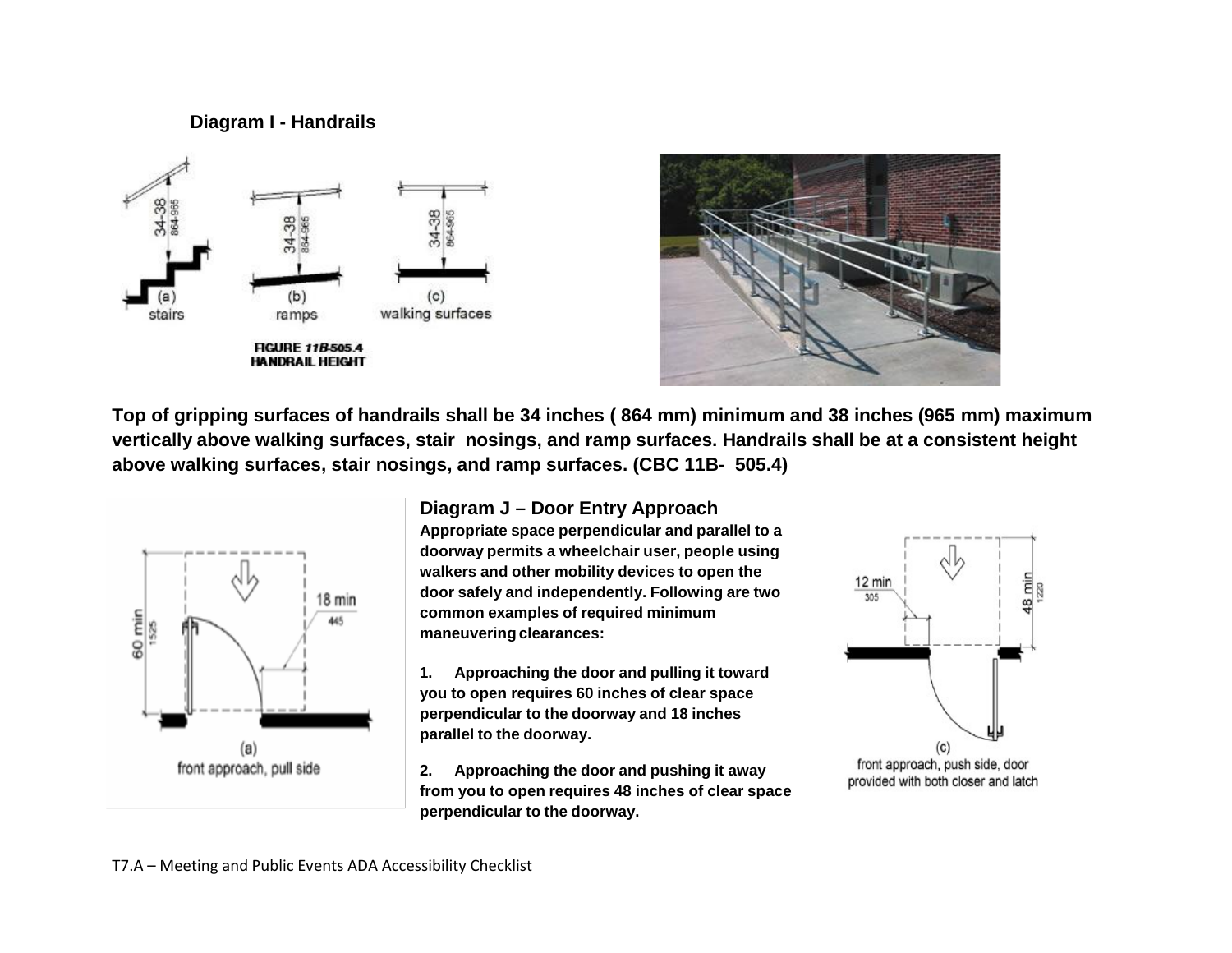**Diagram K – Elevator Call Button**





**Diagram L – Accessible Entrance Signage Diagram M – Pipe Insulation**



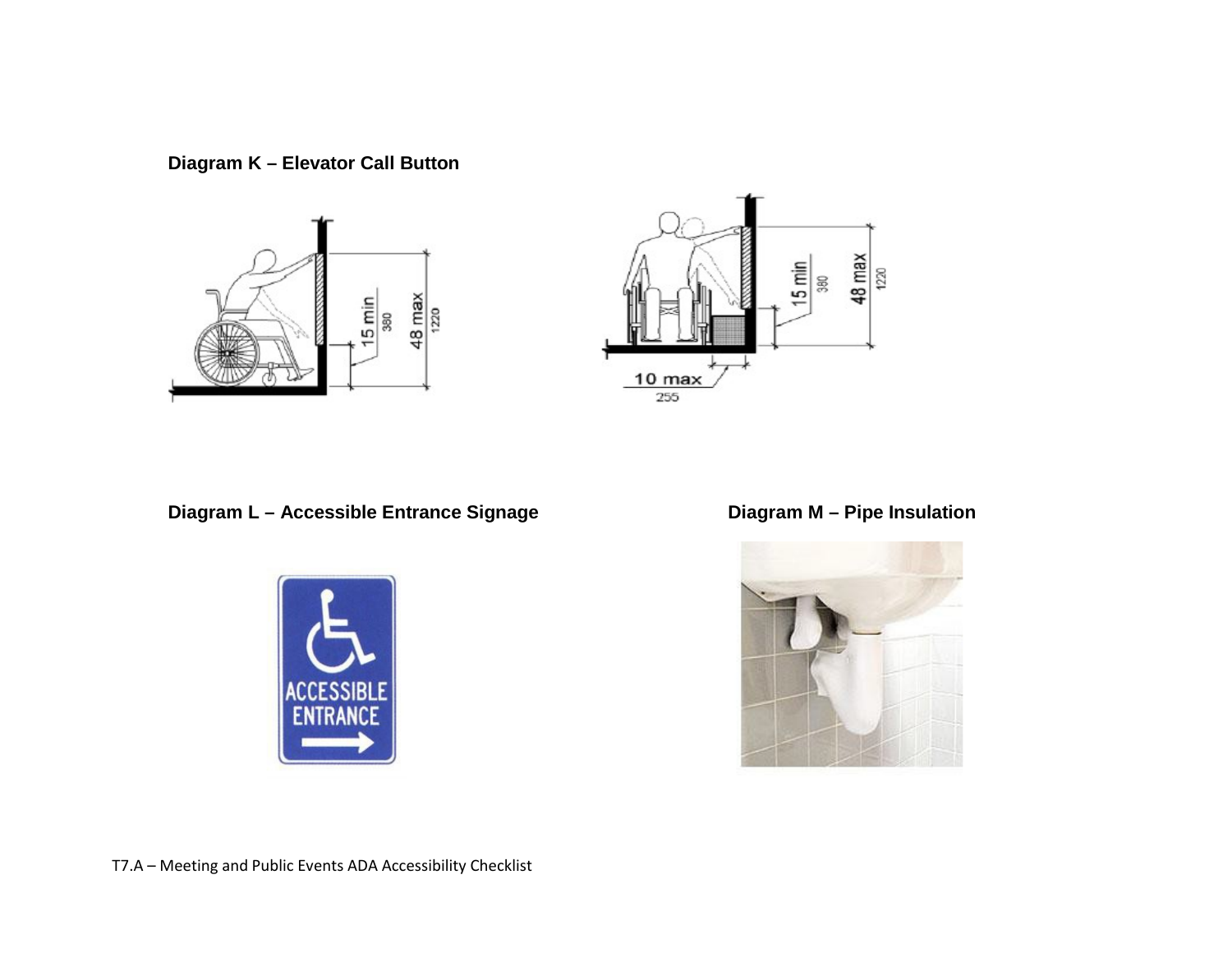#### **Links to detailed checklists are provided in the resource section.**

U.S. Department of Justice Civil Rights Division Disability Rights Section Evaluating the Accessibility of a Meeting Site <http://www.ada.gov/business/accessiblemtg.htm#evalaccess>

City of Los Angeles Department on Disability Guide to Accessible Event Planning [http://ens.lacity.org/dod/indexpage/dodindexpage169433612\\_11152005.pdf](http://ens.lacity.org/dod/indexpage/dodindexpage169433612_11152005.pdf)

Planning Accessible Meetings AXIS Center for Public Awareness of People with Disabilities <http://www.merrillassociates.com/topic/2000/11/planning-accessible-meetings/>

Checklist for Planning Accessible Meetings and Events U.S. Department of Transportation, Disability Resource Center <http://www.connectoncampus.ca/resources/access.pdf>

A Guide to Making Documents Accessible to People Who Are Blind or Visually Impaired by Jennifer Sutton <http://www.acb.org/accessible-formats.html#ag14>

Section 504 Programs and Activities Accessibility Handbook Federal Communications Commission (FCC) [http://www.fcc.gov/cgb/dro/504/504\\_handbook.pdf](http://www.fcc.gov/cgb/dro/504/504_handbook.pdf)

CA Building Code – 2013, Chapter 11B Accessibility to Public Buildings, Public Accommodations, Commercial Buildings and Public Housing